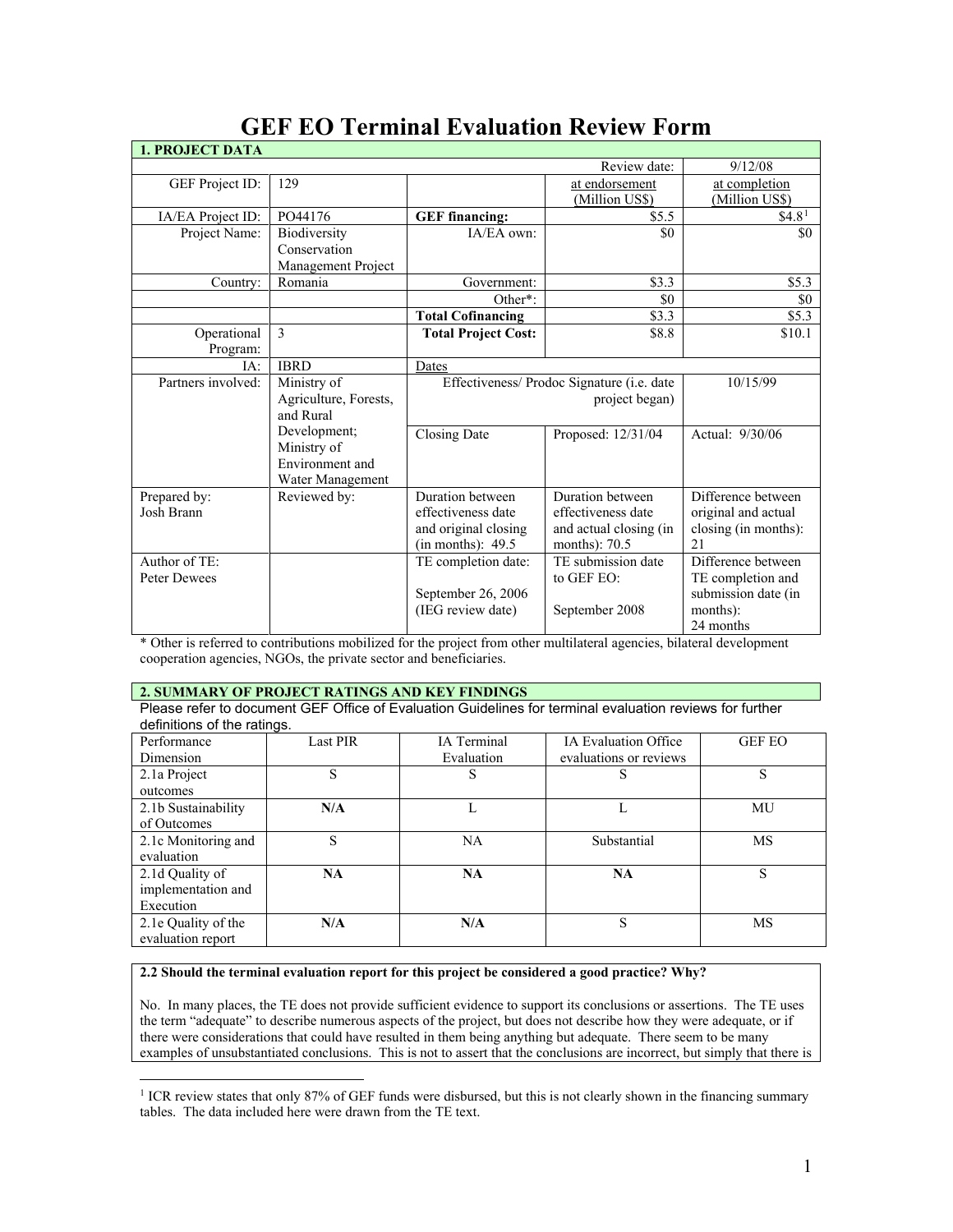not sufficient evidence presented to make the statements in question. Examples (underlined for emphasis):

"The MAFRD's Project Director provided adequate guidance to the PCT and supported prompt implementation of its operational decisions."

"The appraisal estimates for prices and contingencies were generally adequate."

"During supervision, the Bank's response to implementation risks was adequate."

"Advice to the recipient and the follow-up on agreed actions was adequate."

"Arrangements to involve, and cooperate with, the relevant local stakeholders were generally effective."

"Assessment of the key implementation risks, related to the project sectoral context, was generally reasonable."

"The repeated institutional reconfigurations has, to some extent, weakened opportunities for institutional capacity building in MEWM in particular, worked against collaboration and cooperation between key stakeholders, and introduced unneeded and somewhat problematic complexities into the dialogue between MAFRD and MEWM. At the same time though, it could be argued that the tensions which resulted have brought about better outcomes than would have otherwise been likely."

In addition to the issues around incomplete evidence, the TE's ratings for sustainability of outcomes do not reflect the evidence presented in the TE. There appear to be significant issues surrounding potential financial and institutional sustainability, but the TE gives a sustainability rating of "Likely." It is impossible for the TE Review to have a true understanding of the potential sustainability of the project without direct knowledge of the project. However, the evidence presented in the TE does not correspond to the sustainability rating given in the TE.

The IA's TE review also rates sustainability as likely, but notes that there are "significant risks" to "financial sustainability" of the executing agency, and that imminent institutional changes may weaken the developed capacity and therefore the management of the parks. This commentary seems to be in contradiction with a "Likely" rating for sustainability.

**2.3 Are there any evaluation findings that require follow-up, such as corruption, reallocation of GEF funds, mismanagement, etc.?** 

None noted.

# **3. PROJECT OBJECTIVES**

#### **3.1 Project Objectives**

**a. What were the Global Environmental Objectives of the project? Were there any changes during implementation?** 

According to the TE, the global environment objective of the project was the "sustainable conservation of the biological diversity and ecological integrity of the Romanian forest, alpine and meadow ecosystems of the Carpathian mountain chain."

No changes during implementation.

#### **b. What were the Development Objectives of the project? Were there any changes during implementation?**

According to the TE, the development objective of the project is to "establish effective inter-sectoral, participatory planning and sustainable management of natural ecosystems and associated landscapes at three demonstration sites in the Carpathian mountains and mechanisms to support replication of these activities at other priority conservation sites."

No changes during implementation.

| <b>Overall</b><br><b>Environmental</b> | <b>Project Development</b><br><b>Objectives</b> | <b>Project Components</b> | Any other (specify) |
|----------------------------------------|-------------------------------------------------|---------------------------|---------------------|
| <b>Objectives</b>                      |                                                 |                           |                     |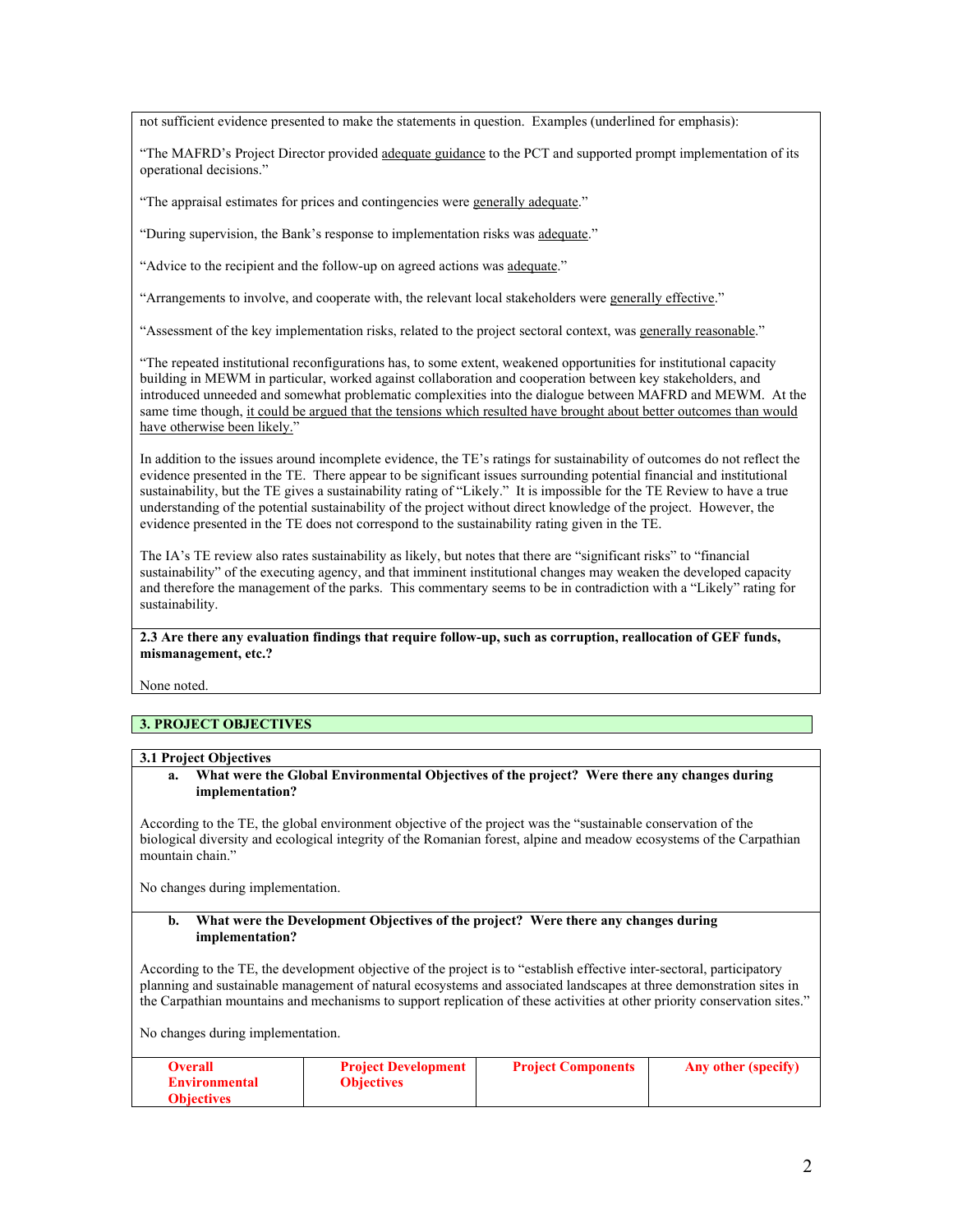| If yes, tick applicable reasons for the change in objectives<br><b>Original</b><br><b>Project was</b><br><b>Project was</b><br><b>Exogenous</b><br>restructured<br>(specify)<br>objectives<br>conditions<br>restructured<br>because original<br>changed, causing<br>because of<br>not<br>lack of |              |             |                 |           |
|--------------------------------------------------------------------------------------------------------------------------------------------------------------------------------------------------------------------------------------------------------------------------------------------------|--------------|-------------|-----------------|-----------|
|                                                                                                                                                                                                                                                                                                  |              |             |                 |           |
| over ambitious<br>articulated<br>objectives<br>progress                                                                                                                                                                                                                                          | sufficiently | a change in | objectives were | Any other |

## **4. GEF EVALUATION OFFICE ASSESSMENT OF OUTCOMES AND SUSTAINABILITY**

### **4.1.1 Outcomes (Relevance can receive either a satisfactory rating or a unsatisfactory rating. For effectiveness and cost efficiency a six point scale 6= HS to 1 = HU will be used)**

| a. Relevance                                                                                                             | <b>Rating: S</b> |
|--------------------------------------------------------------------------------------------------------------------------|------------------|
|                                                                                                                          |                  |
| The project was consistent with objectives of the CAS and government development priorities and complied with the        |                  |
| applicable safeguard policies of the bank. Also according to the TE review, "The design of the Biodiversity"             |                  |
| Conservation Project is Substantially Relevant. Part of a second generation portfolio of biodiversity projects designed  |                  |
| to deliver small grants, the project provided funding for the development of eco-friendly revenue generating activities, |                  |

including eco-tourism, traditional handicrafts etc."

A.1. What is the relevance of the project outcomes/results to: (i) the national sustainable development agenda and development needs and challenges?

As stated above, the TE notes that the project was consistent with the CAS. According to the project document, protecting and enhancing the environment is one of four main development challenges identified in the Romania Country Assistance Strategy. In addition, "Additional environmental goals identified in the CAS, which the project will address, include: (a) development of an effective system of protected areas, (b) enhancing environmental regulation capability, and (c) promoting public awareness of environmental issues."

(ii) the national environmental framework, agenda and priorities?

The project document states that "The top three priorities of the National Biodiversity Conservation Strategy are: (i) development of the legal framework and strengthening the institutional capacity for conservation of biological diversity; (ii) organization of the national systems of protected areas, and (iii) in-situ and ex-situ conservation of threatened, endemic and/or rare species, and those with a high economic value."

The project also supported government priorities for developing sustainable forestry practices.

(iii) the achievement of the GEF strategies and mandate?

As described by the project document, "The project is consistent with the GEF Operational Strategy and especially the Operational Programs on Forest and Montane Ecosystems. The project is also consistent with the Short Term Response Measures under the Operational Strategy."

The TE indicates that this was indeed the case.

(iv) the implementation of the global conventions the GEF supports (countries obligations and responsibilities towards the convention as well as the achievement of the conventions objectives)

According to the project document, "The project will implement priority actions identified in the National Biodiversity Conservation Strategy and Action Plan (1996). Its focus, specifically on in situ conservation, supports implementation of Article 8 of the Convention on Biological Diversity by strengthening support for protected areas and sustainable use in adjacent buffer zones." The project is also consistent with Agenda 21.

A[2](#page-2-0). Did the project promote of International (Regional and / or Global) Cooperation and Partnership<sup>2</sup>

"The project will foster international and trans-boundary cooperation in the Carpathian mountains and provide support

<span id="page-2-0"></span> $\overline{a}$ <sup>2</sup> Please consider for regional and global project only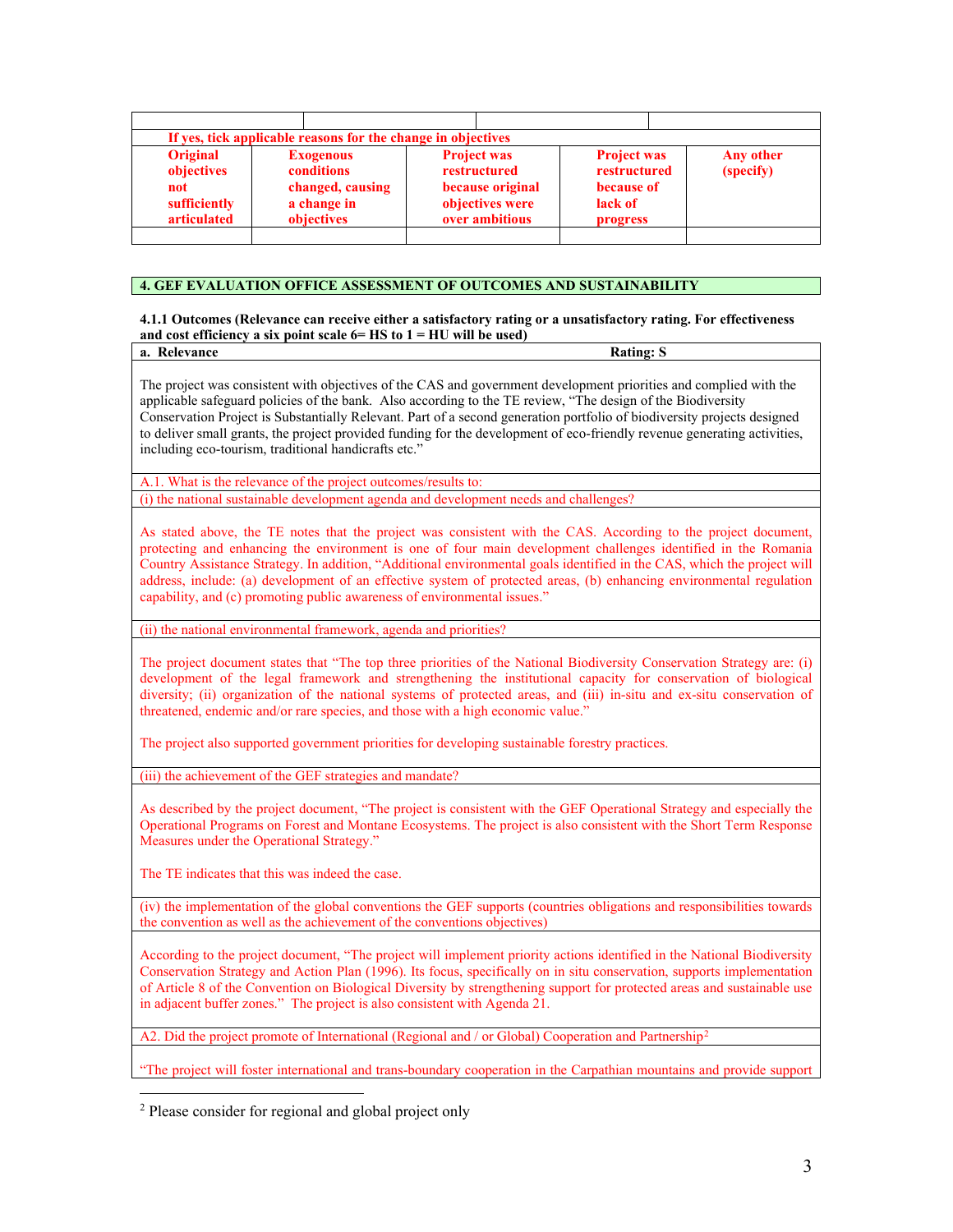to three important protected areas that are linked by forest corridors with other reserves in eastern Europe."

### **b.** Effectiveness Rating: S

The project appears to have completely or substantially achieved the expected outcomes for all project components. The project results are in line with, or have exceeded those anticipated in the project document. The TE contains a follow-up logframe as Annex 1 which outlines in very specific terms the achievement against objectives of the project. Many of the achievements during the project's tenure may have been significantly aided by the process of EU accession (in particular the strengthening of the policy framework governing protected areas), but it is not necessary for the project to claim sole attribution for positive outcomes.

As explained by the TE, "project outcomes are rated Satisfactory because they have already substantially shaped the development of the emerging new system of protected area management in Romania and contain all prerequisites for being fully and effectively integrated into this system."

The TE review agrees, claiming "The project was highly successful in establishing effective, inter-sectoral, participatory planning and sustainable management of natural ecosystems and associated landscapes at three demonstration sites in the Carpathian mountains, and mechanisms to support replication of these activities at other priority conservation sites. Notable achievements include: the support of small-scale testing of voluntary forest certification (31,000 ha) inside and in the immediate vicinity of the Vanatori-Neamt Natural Park which led to certification (through Forest Stewardship Council standards) of about 1.1 million ha of forests elsewhere in the country. Management plans have been developed and approved for the three parks (while an additional 12 plans have been prepared and are waiting approval, and another 5 are under preparation). Baseline ecological surveys have been completed and monitoring protocols developed and implemented, with regular ecological surveys now continuing on an annual basis."

Project design, implementation and execution were on the whole very good, resulting in the successful achievement of project objectives. There were some issues surrounding delays in the implementation of certain components.

## **c. Efficiency (cost-effectiveness) Rating: S**

The project appears to have been cost-effective, considering the level of achievement outlined in the project document, and the actual results achieved which included significant progress in replication and scaling up. This was partially due to the strong country-ownership and higher than anticipated levels of co-financing on the part of the recipient. However, if the risks to the sustainability of outcomes are not mitigated, the project could end having been less costeffective than is currently estimated.

Although the management structure of the project is commended by both the TE and the TE review as being "lean and efficient", the project management and monitoring component ended up costing approximately 25% more than envisioned in the project document.

According to the TE review, "Neither a FRR or ERR were reported, however the efficiency of the project is rated Substantial. The project was one of the first in Romania to implement a decentralized system of delivery. Project activities were decentralized to the PMAs so that the project maintained a very small and lean Project Coordination unit. The project successfully introduced performance-based contracts for PA management. The project could have increased its efficiency by developing financial mechanisms to compensate private landowners in the park areas for environmental services considering the risks mentioned [previously]."

d. To what extent did the project result in trade offs between environment and development priorities / issues (not to be rated)

The project did not approach conservation issues from the point of view of trade-offs, but rather with the objective of shifting economic activities from resource extraction activities to activities that do not impact, or at least reduce pressure on, environmental resources. For example, according to the TE, "Local communities were involvedin sustainable ecotourism activities. Following the Small Grants Program implementation, a certain number of locals developed alternative revenue-generating activities substituting natural resource exploitation. Number [sic] of grazing animals have been reduced in Retezat and Piatra Craiului parks. Local communities decided to preserve pastures for local livestock only, reducing grazing pressure."

However, the ICR review notes, "Although small grants programs designed to support eco-friendly revenue-generating activities are correctly focused towards developing alternative livelihood approaches in fragile park areas, the scope and scale of such a program should be considered against the livelihood needs of the populations surrounding and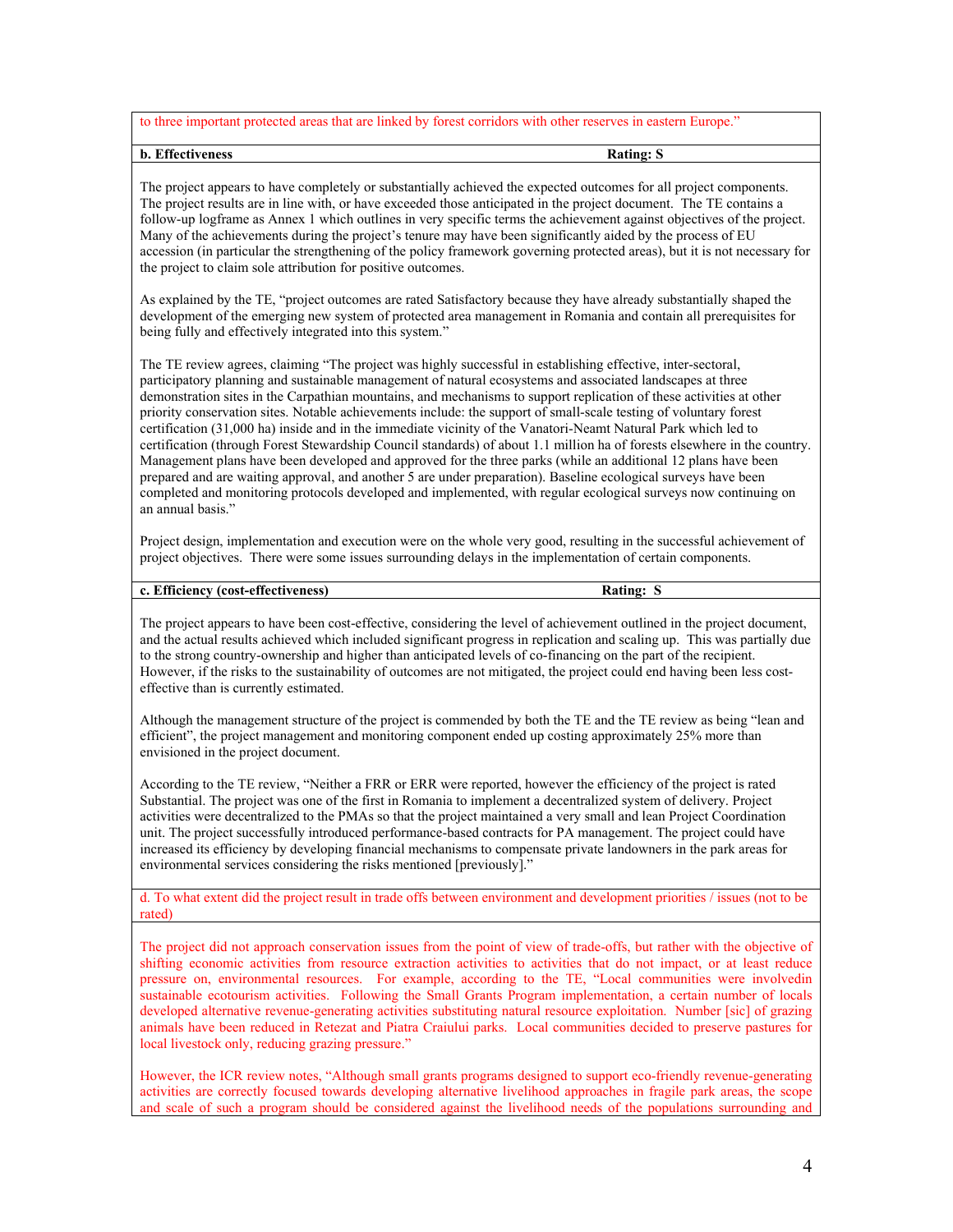inside parks. Livelihood needs traditionally fulfilled through timber harvesting, grazing, and mineral harvesting are hard pressed to be surplaced by small eco-tourism opportunities. Payments for environmental service schemes aimed particularly in this case at the private landowner could be considered alongside the development of other sustainable livelihood approaches."

Finally, the ICR review also notes that the TE does not specifically illuminate some likely questions around environment-development trade-offs: "How were basic needs (wood-cutting) and livelihood activities (grazing) managed by the NFA? Have there been disputes regarding land restitution during the project period, particularly in regard to land that lies within the borders of the national parks? The ICR is silent on this issue which is surprising because people/parks conflict has been a frequent issue in other such GEF and Bank projects globally. Equity is an issue particularly in regard to the quality of land parcels that were restituted. User rights are also an issue and whether there was transparent discussion of these rights (logging, grazing, species collection etc) and obligations (costs of reforestation) on land that lies within the borders of the national parks."

#### **4.1.2 Results / Impacts[3](#page-4-0) (Describe Impacts) (please fill in annex 1 – results scoresheet and annex 2 – focal area impacts (against GEF Strategic Priority indicators, where appropriate and possible)**

**4.2 Likelihood of sustainability.** Using the following sustainability criteria, include an assessment of **risks** to sustainability of project outcomes and impacts based on the information presented in the TE. Use a four point scale (4= Likely (no or negligible risk); 3= Moderately Likely (low risk); 2= Moderately Unlikely (substantial risks) to 1= Unlikely (High risk)). The ratings should be given taking into account both the probability of a risk materializing and the anticipated magnitude of its effect on the continuance of project benefits.

| a. | $\cdots$<br>Financial<br>resources |  | MF<br><b>AAGGAA</b> |
|----|------------------------------------|--|---------------------|
|    |                                    |  |                     |

There seem to be significant potential challenges with regard to the future availability of financing necessary to maintain outcomes. This is apparently due changes in the Law on Land Restitution, and reduction of revenue from state owned forests. The TE does a good job of identifying and describing these issues, but does not appear to consider them of critical importance. According to the TE, "One of [the introduced external shocks] is the new (2005) Law on Land Restitution that allows restitution of land of all categories, including Protected Areas, without limitations on the size of the plots. When fully implemented, it would have a double effect of: (i) significantly increasing the role of private land owners as a critical stakeholder group in achieving the objectives of biodiversity management within the boundaries of formally protected areas; and (ii) diminishing by as much as 40-50% the NFA's current economic base and thus reducing NFA's ability to continue to finance PA operations from its own revenues derived from state-owned forests."

There are some indications that the financing issues can be addressed, but it is far from certain that they will be. As described by the TE, "With respect to the problem of revenue losses resulting from restitution, the Ministry of Public Finance has made a commitment to provide budget financing for protected area management from 2007, which is likely to come through MEWM. The existing management contracts, introduced as a result of legal forms supported by the project, between MEWM and the park administrations include a provision for public financing "when budget funds become available." Until recently, there had been no credible effort by MEWM to seek budget funding for national parks, and so this provision in recent legislation (and an assurance by the Ministry of Public Finance that it will come up with the funds) is a very good thing. In addition, the loss of revenues by NFA is being mitigated by overall institutional changes to improve expenditure efficiency which ensures adequate continuing allocations."

The TE does, however, summarize potential future funding sources and amounts under a section on financial sustainability, and indicates that financial sustainability is likely. It is not clear how these two contrasting points of view should be reconciled, or the degree to which greater significance should be placed on one potential outcome or the other.

Also, according to the TE review, "the Land Restitution process introduces a significant risk to the financial sustainability of NFA."

**b.** Socio political **Rating:** L

 $\overline{a}$ 

Beyond the socio-political relevance of the financial and institutional sustainability issues, the SGP component of the

<span id="page-4-0"></span><sup>&</sup>lt;sup>3</sup> Please consider direct and indirect global environmental results; any unexpected results; local development benefits (including results relevant to communities, gender issues, indigenous peoples, NGOs and CBOs)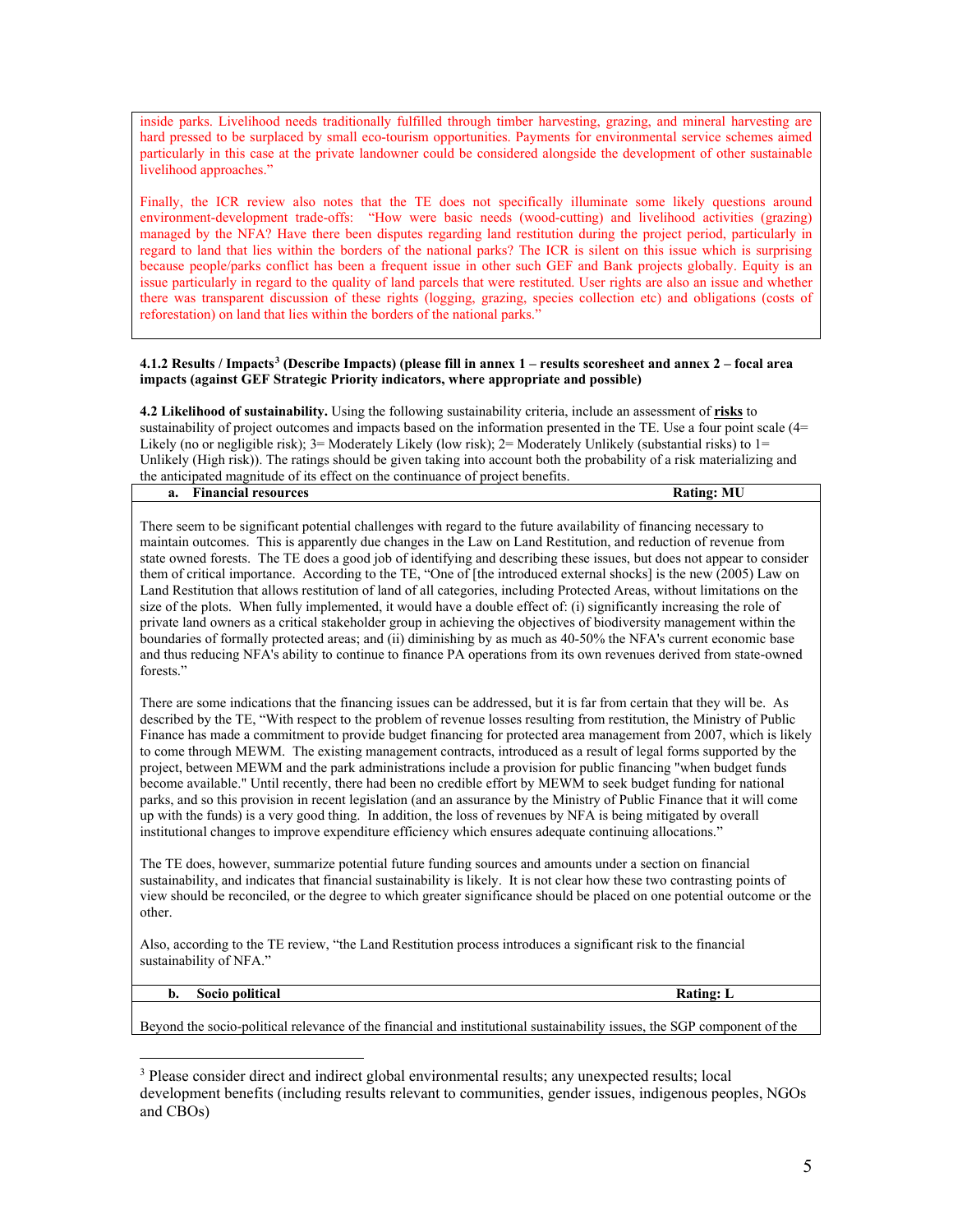project relates heavily to this aspect. According to the TE, the SGP "promoted cooperation and involvement of local public administration and local associations and/or NGOs. The experience of the SGP was very satisfactory and significantly contributed to the project goals."

However, as noted in the ICR review, "Although small grants programs designed to support eco-friendly revenuegenerating activities are correctly focused towards developing alternative livelihood approaches in fragile park areas, the scope and scale of such a program should be considered against the livelihood needs of the populations surrounding and inside parks. Livelihood needs traditionally fulfilled through timber harvesting, grazing, and mineral harvesting are hard pressed to be surplaced by small eco-tourism opportunities. Payments for environmental service schemes aimed particularly in this case at the private landowner could be considered alongside the development of other sustainable livelihood approaches."

| Institutional framework and governance | <b>Rating: ML</b> |
|----------------------------------------|-------------------|
|                                        |                   |

Despite the fact that the National Forest Administration was the executing agency that created the associated protected areas, there are significant institutional risks for the future. As stated in the TE, "In other respects, proposed institutional changes have introduced some uncertainty which could weaken the excellent technical and management capacity of PMAs created by the NFA. In particular, a new National Agency for Protected Areas has been established under MEWM, and there is a debate about the extent to which it will assume NFA's responsibilities for protected area management, or if it will instead have a continuing role (a role currently held by DNBC under MEWM) in providing oversight for the activities of Park Administrations which are providing these services under contractual arrangements between NFA and MEWM. The question is to be resolved during the process of preparing regulatory instruments which are to outline institutional roles and responsibilities for the new Agency."

However, the TE indicates that institutional sustainability is likely: "The institutional sustainability of project investments is based on the excellent capacity for protected area management and regulatory planning and management which has been built in the NFA and in MEWM. Provided this capacity can be retained in a changing institutional setting, there is little doubt that the overall framework for protected area management (bolstered by the emphasis this is also given as a result of EU accession) is vastly improved from what it was 6 years ago, and is well established."

Similar to the issues with financial sustainability, it's not clear which point of view deserves greater emphasis.

The TE review notes a "risk that the newly created National Agency for Protected Areas may potentially weaken the capacity of the PMAs and hence park management."

# **d. Environmental Rating: ML**

There are indications based on information in the terminal evaluation that there could be some risk to the established protected areas based on the revised approach to land conservation resulting from the new Land Restitution Law. It seems as though as a result of the land restitution, some of the protected areas may be subject to restitution to private landowners, which will then be responsible for conservation. It is not clear the degree to which this may occur, and the TE identifies the fact that the project could have taken the opportunity to test payments for environmental services to land owners in the later stages of the project.

# **e.** Technological Rating: L

No significant technological aspects that would be subject to sustainability issues.

# **4.3 Catalytic role[4](#page-5-0)**

**a. INCENTIVES: To what extent have the project activities provide incentives (socio-economic / market based) to catalyze changes in stakeholders** 

The main incentive mechanism was the establishment of alternative livelihoods, such as ecotourism, which provided income while reducing pressure on natural resources in protected areas. As previously discussed, the project utilized a small grants mechanism to initiate alternative livelihood activities.

**b. INSTITUTIONAL CHANGE: To what extent have the project activities changed institutional behaviors** 

<span id="page-5-0"></span> $\overline{a}$ <sup>4</sup> Please review the 'Catalytic Role of GEF: How is it measured and evaluated – A conceptual framework' prior to addressing this section.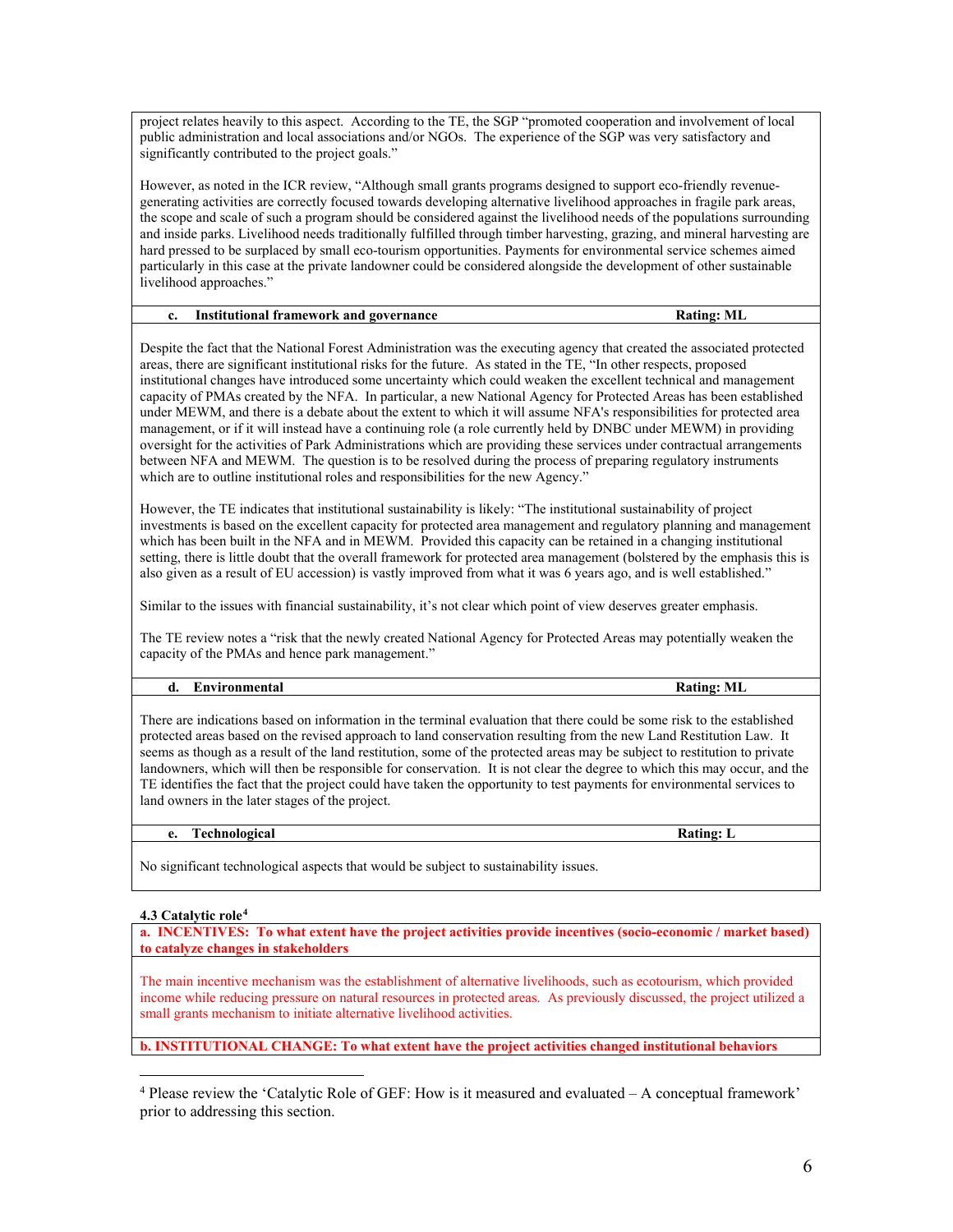As discussed in the section on institutional sustainability, the project significantly built capacity for effective protected area management within the National Forestry Administration and the Ministry of Environmental Protection and Water Management. However, outside the project, a new national protected areas agency was formed, thus it is unclear what long-term impact the increased capacity in these respective institutions will have.

### **c. POLICY CHANGE: To what extent have project activities led to policy changes (and implementation of policy)?**

According to the TE, "Shortly after the project became effective, Government Ordinance No.236/2000 regarding protected areas, habitats and wildlife conservation, and its amendment by Law No.462/2001 was approved. The project subsequently supported a review of the existing legislation and the development of a new functional legislative and regulatory framework, including:

Government Decision No.230/2003 establishing national and natural parks boundaries and management; Ministerial Order No.552/2003 establishing internal zoning of national and nature parks; Ministerial Orders No.850/2003 and 494/2003 delegating management responsibilities;

Other laws were also modified and/or amended (e.g. Environmental Law No.5/2000 etc.) in order to be consistent with the new provisions in relation with biodiversity conservation and protected areas. Following the legal review, national legislation is now, by and large, consistent with the international agreements ratified by Romania and with the requirements of the EU. The new developed laws and regulations provided tools for protected areas management and biodiversity conservation activities – e.g. legal frame for establishing new PAs, clear borders and internal zoning for existing PAs, management and administration, etc."

### **d. CATALYTIC FINANCING: To what extent did the project led to sustained follow-on financing from Government and / or other donors? (this is different than co-financing)**

As described in the financial sustainability section above, the TE states that follow-on funding from the government has been promised but has yet to be allocated. The TE also notes that some follow-on financing from external initiatives has been leveraged, but does not specify the amount: "The activities at the 3 pilot sites and at the national level which have been supported by the project have also leveraged, and complemented, other national and regional initiatives such as the Carpathian Convention, the above-mentioned activities regarding with forest certification, and the identification and development of the Natura 2000 network. Among other things, the project has leveraged support for highlycompetitive EU Life funding at 2 of the 3 project sites and has provided the institutional framework for seeking additional GEF Medium Sized Project (MSP) support for activities at two other protected areas (Macin and Maramures Mountains) through the UNDP."

#### **e. PROJECT CHAMPIONS: To what extent have changes (listed above) been catalyzed by particular individuals or institutions (without which the project would not have achieved results)?**

The TE notes the commitment and quality of work by the executing agency and project coordination team, but does not identify any single individuals as having a disproportionate effect on project success. The TE states that both of the involved government agencies, the National Forest Administration (executing agency) and the Ministry of Environment Protection and Water Management, "exercised outstanding commitment to the objectives of the project and allocated substantial staffing and financial resources to ensure smooth project administration at the national level and in all three demonstration sites. MAFRD also subsequently supported project up-scaling and replication throughout the whole NFA park system. The centrally based Project Coordination team (PCT) operated project accounts, managed GEFfinanced contracts, and provided the required administrative support services to the PMA staff at the three project sites. The PCT was exceptionally successful in organizing and maintaining a proper enabling working environment for the PMA teams, which was not a trivial effort given the several reorganizations in the government entities responsible for project implementation."

## **4.4 Assessment of processes and factors affecting attainment of project outcomes and sustainability.**

**a. Co-financing.** To what extent was the reported cofinancing (or proposed cofinancing) essential to achievement of GEF objectives? If there was a difference in the level of expected co-financing and actual co-financing, then what were the reasons for it? Did the extent of materialization of co-financing affect project's outcomes and/or sustainability? If it did, then in what ways and through what causal linkages?

According to the TE, the level of co-financing received has been greater than initially envisioned: "Counterpart co-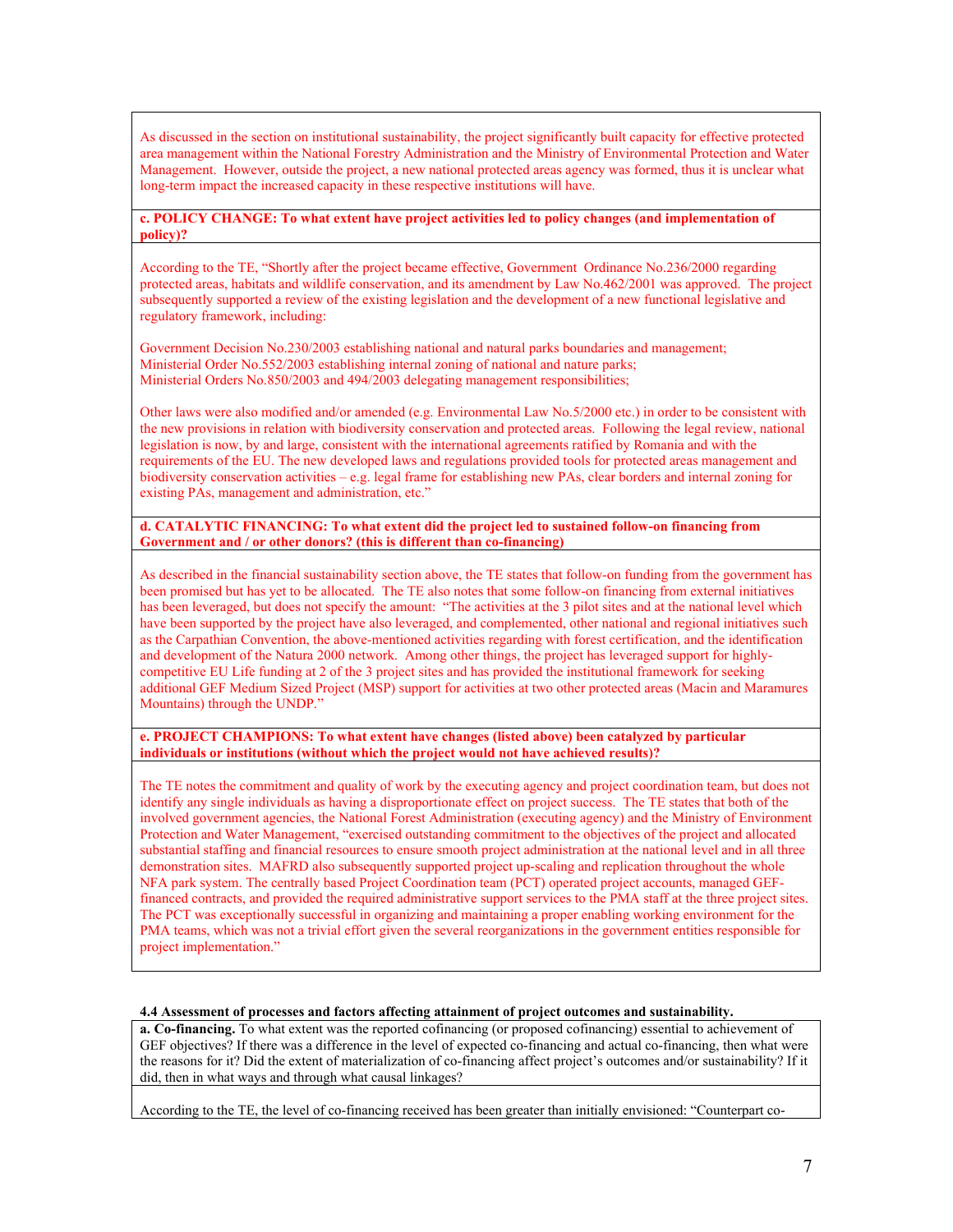financing was estimated at US\$3.3 million, including US\$2.4 million from the central government and US\$0.9 million from the NFA. Given the massive up-scaling of project results undertaken by the NFA even before the project completion, the NFA's total contribution to mainstreaming the project objectives has already reached US\$5.3 million (for the infrastructure and operations of the expanding nationwide system), which significantly exceeded the originally planned amount."

The increased level of financial commitment on the part of the recipient have contributed greatly to the positive outcomes of the project, in particular the application of project experience and lessons to the national protected area system, as noted in the scaling up and replication sections of this review.

**b. Delays.** If there were delays in project implementation and completion, then what were the reasons for it? Did the delay affect the project's outcomes and/or sustainability? If it did, then in what ways and through what causal linkages?

There were delays related to two aspects of the project – the completion of infrastructure contracts for visitor center construction, and with the Small Grants Component. As stated in the TE, "As of the date of the ICR preparation, US\$0.7 million worth of the GEF grant proceeds (or 12.7% of the total amount) still remained undisbursed, mainly due to significant delays with completion of infrastructure contracts for visitor centers under Component B (described in section 4.2), as well as with postponement of the final tranche of the Small Grants Program. It is expected that all planned activities will be completed in full by the final closing date, which will be 19 months later than the original plan."

However, according to the TE review, "Specifically, there were two extensions of the project's closing date (for a total of 21 months) due to significant delays in the construction of the visitor centers due to setbacks related to land acquisition procedures, design scoping and re-tendering, construction permit approvals, and contractor performance."

It is not clear why there is a discrepancy of 2 months between the information presented in the TE and the information presented in the TE review.

As a result of the delays and cost overruns in the visitor center construction component, the TE states that the visitor center designs underwent significant redesign in order to re-align with the budget, but it does not indicate how the significant redesign may have affected the objectives of the visitor center establishment.

**c. Country Ownership.** Assess the extent to which country ownership has affected project outcomes and sustainability? Describe the ways in which it affected outcomes and sustainability highlighting the causal links.

According to the TE, "The NFA – both at central and country level – demonstrated outstanding commitment to the project and provided substantial co-financing and staff resources to ensure smooth administration of the project activities during start-up and implementation in all three demonstration sites, as well as substantially organized its upscaling and replication throughout the whole NFA park system."

In addition, "Government support for the project was consistently strong from all involved ministries, thus creating a positive environment for project implementation. Importantly, this included the Ministry of Public Finance that handled provision of counterpart funding in a regular and predictable manner. The line ministries (MAFRD and MEWM) actively supported the up-scaling of policies and practices adopted under the project."

However, "On the negative side, after the separation of ministerial functions in 2001, strategic communications between MEWM and MAFRD in the goal-setting for future development of the protected area system were not always effective, which resulted in several missed opportunities."

#### **4.5 Assessment of the project's monitoring and evaluation system based on the information in the TE a. M&E design at Entry Rating (six point scale): 5**

The project M&E system was envisioned according to World Bank and GEF standards at the time. The project document includes a logframe, which includes key performance indicators at the outcome level.

The project coordination team (PCT) was responsible for the M&E process, and was to work with the site-level national project staff to monitor workplans on a biannual basis. According to the project appraisal document, "Monitoring and evaluation of project activities will be undertaken by the PCT and will be subject to periodic review by the Bank. The PCT will establish project monitoring and evaluation procedures acceptable to the Bank, and will furnish the Bank with biannual project progress reports, together with work programs inclusive of detailed monitoring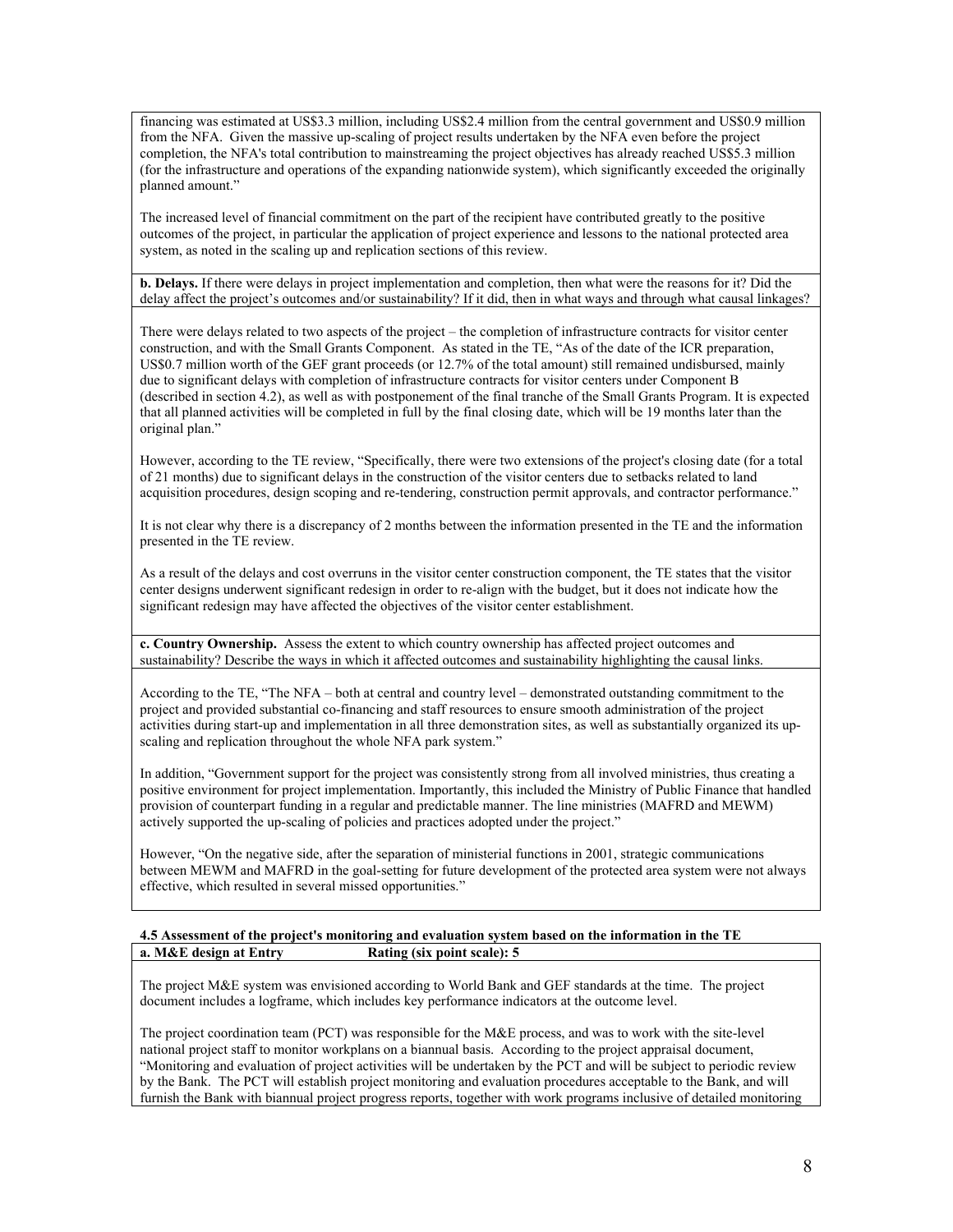indicators for the following six-month period. Arrangements for monitoring will be detailed and agreed upon during appraisal and recorded in the minutes of negotiation. In addition, a mid-term evaluation will be prepared in the third year of the project. Lessons learned from implementation will be recorded in a report prepared by the borrower with the assistance of the PCT."

The indicators described in Annex 2 of the PAD are at the outcome level, but are not always specific or measurable. For example, "Effectively functioning models of conservation management planning established at the field level."

The PAD also includes a table assessing critical risks. The assessment of risks appears to be realistic, though not extensive.

### **b. M&E plan Implementation Rating (six point scale): 4**

The project M&E procedures were carried out according to World Bank and GEF standards; project reporting was not a problem.

Although project M&E was carried out, the resulting information was not necessarily followed up on. This is highly problematic considering the institutional issues that were not addressed are related to important project outcomes, the sustainability of which is now in jeopardy. According to the TE, "the [first project component] was less successful in supporting the timely elaboration of a common strategic vision among the key government stakeholders (MEWM and MAFRD/NFA) regarding the future development of the national system of protected areas in Romania in response to the new factors of land restitution and EU accession discussed in section 4.1 above. These issues are currently being addressed by the government under significant time pressure, whereas the much earlier project interventions to support independent mediation and facilitation of these discussions (as recommended during Mid-Term Review in 2002) could have allowed to better prepare for the presently needed system adjustments."

#### **b.1 Was sufficient funding provided for M&E in the budget included in the project document?**

The project document includes project M&E within the project management component, and based on the available information, the budget appears to have been sufficient.

### **b.2a Was sufficient and timely funding provided for M&E during project implementation?**

This does not appear to have been an issue, since the project M&E system functioned as envisioned.

#### **b.2b To what extent did the project monitoring system provided real time feed back? Was the information that was provided used effectively? What factors affected the use of information provided by the project monitoring system?**

The project monitoring system appears to have functioned well to provide feedback. As previously noted, the main issue is the apparent unresponsiveness to long-term big-picture issues apparently identified in the mid-term review: "A Midterm Review was carried out which identified at an early stage many of the key issues which the project would have to address during the remaining project period, including institutional and financial sustainability, and the tensions which had arisen because of the separation of responsibilities between MAFRD and MEWM. These issues remained a challenge through the project period."

#### **b.3 Can the project M&E system (or an aspect of the project M&E system) be considered a good practice? If so, explain why.**

The project used fairly standard M&E procedures according to World Bank and GEF standards, so in that sense it should be considered a good example, but no different than other projects that also adhere to these standards. One element that should not be considered a good example is the lack of responsiveness to issues identified in the Mid-Term Review, as previously noted.

#### **4.6 Assessment of Quality of Implementation and Execution**

**a. Overall Quality of Implementation and Execution (on a six point scale): 5**

**b. Overall Quality of Implementation – for IA (on a six point scale): 5**

**Briefly describe and assess performance on issues such as quality of the project design, focus on results, adequacy of supervision inputs and processes, quality of risk management, candor and realism in supervision reporting, and suitability of the chosen executing agencies for project execution.**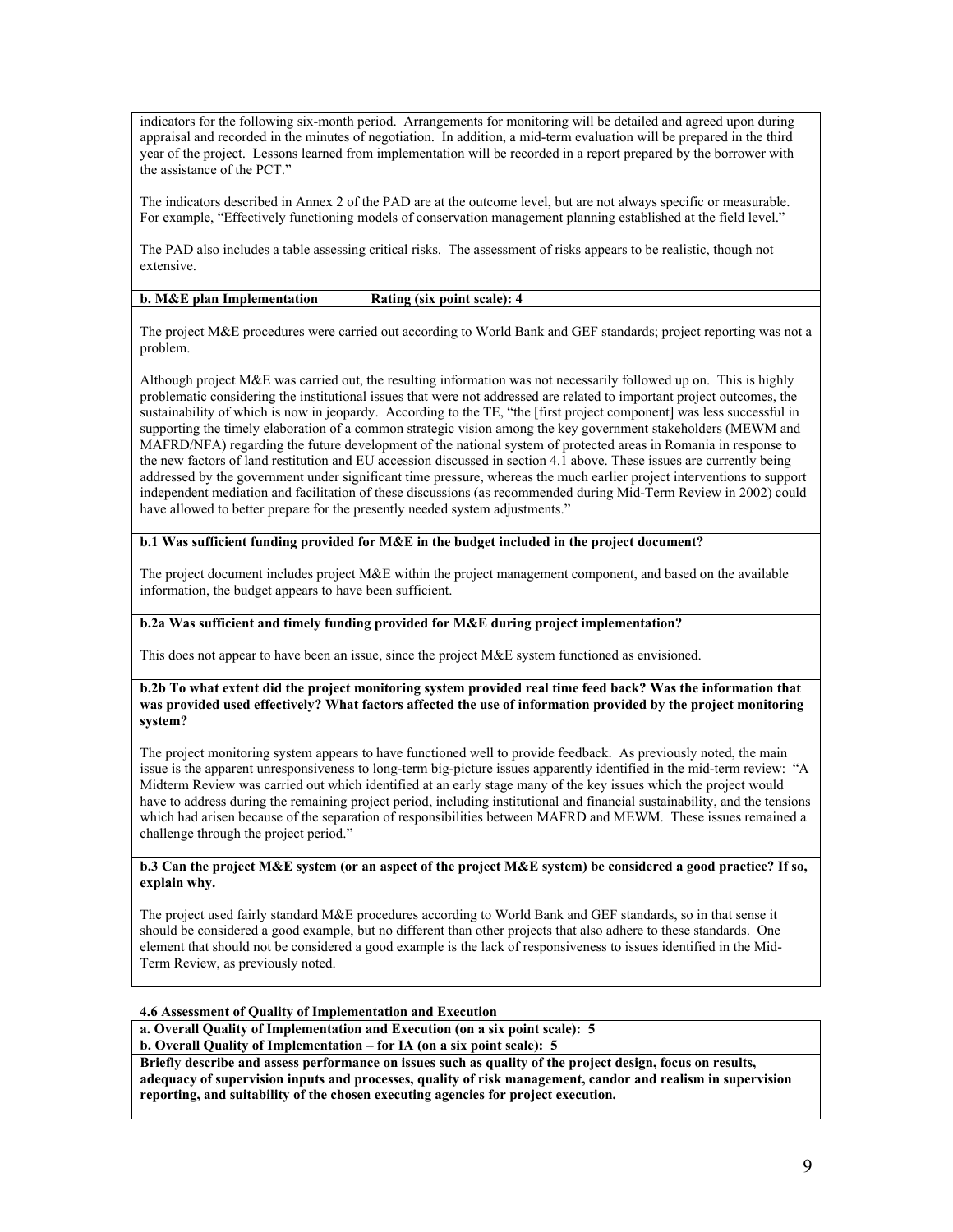According to the TE, "The technical design of the project was undertaken through a participatory process that first identified existing and anticipated threats to biodiversity conservation and their underlying causes, and then developed project components to address these root causes. As a result, the project's components were appropriately related to its development and environmental objectives, comprising both the national-level interventions (improvement of legal and regulatory framework, institutional capacity building and public awareness activities) and a critical mass of targeted, site-specific investments (establishment and testing of demonstration models of participatory planning and management of biodiversity at the three selected parks)."

The project preparation paid extensive attention to stakeholder participation, which was impressive. Considering that the project did not experience problems in this area during implementation, this aspect of the project design is especially commendable.

The quality of supervision by the IBRD appears to have been wholly within requirements. According to the TE, "Project implementation progress was reviewed and reported, and the project performance ratings appropriately reflected the performance during the particular rating periods. Implementation problems were identified in a timely manner and were addressed adequately and proactively."

# **c. Quality of Execution – for Executing Agencies[5](#page-9-0) (rating on a 6 point scale): 5**

**Briefly describe and assess performance on issues such as focus on results, adequacy of management inputs and processes, quality of risk management, and candor and realism in reporting by the executive agency.** 

From the indications in the TE, the quality of execution was very good, outside of the various project delays, which were not a result of the actions of the Project Coordination Team (PCT). According to the TE, "MEWM and MAFRD (through the NFA), both at central and local levels, has exercised outstanding commitment to the objectives of the project and allocated substantial staffing and financial resources to ensure smooth project administration at the national level and in all three demonstration sites. MAFRD also subsequently supported project up-scaling and replication throughout the whole NFA park system. The centrally based Project Coordination team (PCT) operated project accounts, managed GEF-financed contracts, and provided the required administrative support services to the PMA staff at the three project sites."

In addition, "The PCT oversaw and supported implementation of all project activities in accordance with agreed monitorable indicators. It worked closely with the county level PMA staff at the three sites and with national project staff, to develop and monitor workplans on a biannual basis. The PCT was particularly successful in organizing and maintaining a proper enabling working environment for the project teams in the field, which was not a trivial effort given the several reorganizations in the government entities responsible for project implementation. Procurement, financial management, accounting and auditing processes in the center and at the field level were organized in full accordance with the Bank requirements and national legislation."

The main issue in this regard has to do with the project management's apparent unresponsiveness to the contextual institutional issues identified in the mid-term evaluation that would present problems for the project regarding the longterm sustainability of outcomes. According to the TE, "A Midterm Review was carried out which identified at an early stage many of the key issues which the project would have to address during the remaining project period, including institutional and financial sustainability, and the tensions which had arisen because of the separation of responsibilities between MAFRD and MEWM. These issues remained a challenge through the project period."

## **5. LESSONS AND RECOMMENDATIONS**

 $\overline{a}$ 

Assess the project lessons and recommendations as described in the TE

**a. Briefly describe the key lessons, good practice or approaches mentioned in the terminal evaluation report that could have application for other GEF projects**

The lessons in the TE are similar to those from many other GEF projects, but continue to be relevant.

Early involvement of key stakeholders in project design, specifically local communities, is essential to ownership and implementation success

<span id="page-9-0"></span> $<sup>5</sup>$  Executing Agencies for this section would mean those agencies that are executing the project in the field.</sup> For any given project this will exclude Executing Agencies that are implementing the project under expanded opportunities – for projects approved under the expanded opportunities procedure the respective executing agency will be treated as an implementing agency.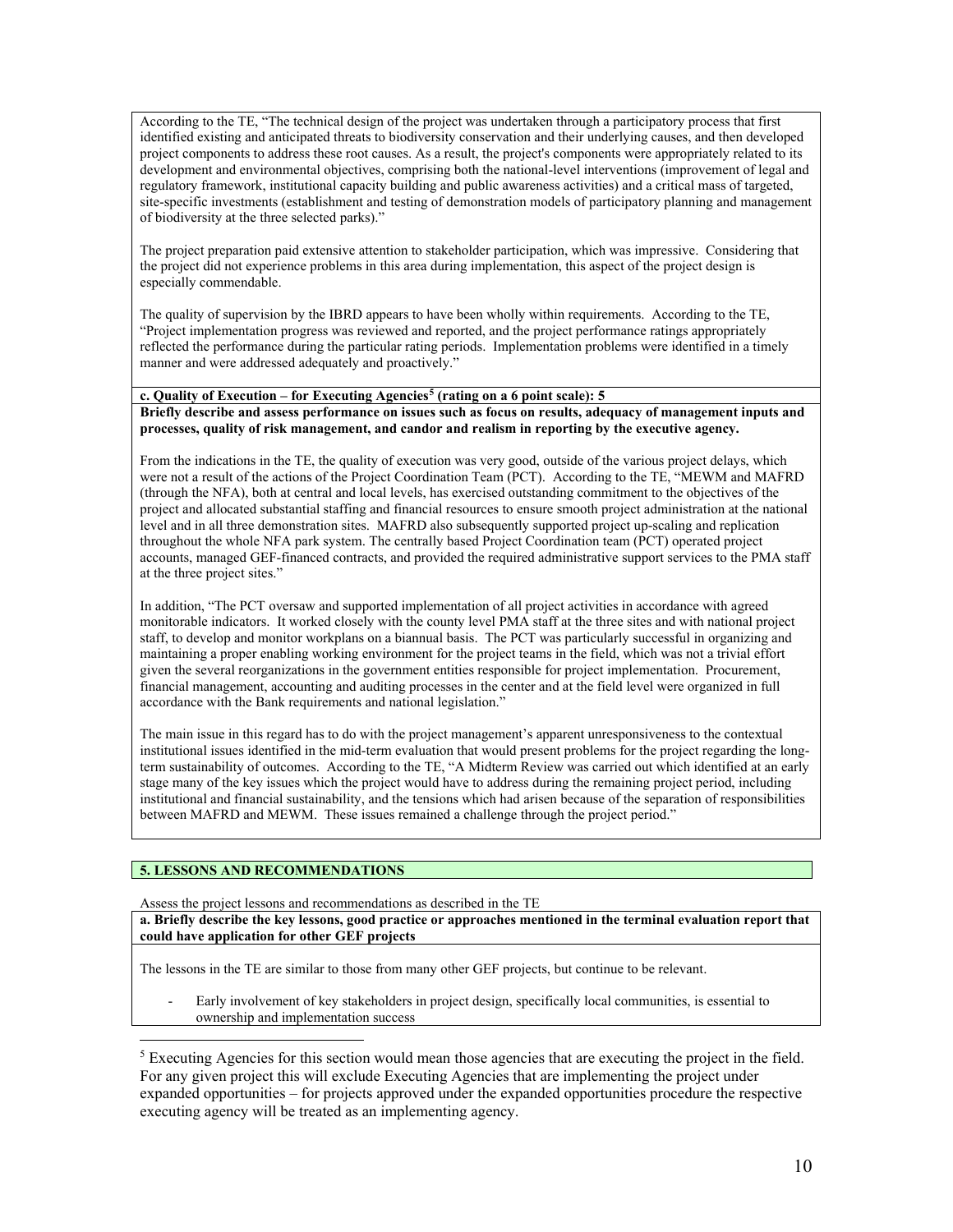- Conservation strategies must be site-specific, addressing local issues and needs, to ensure sustainability
- Where consumptive use of natural resources is an issue, resource users must be substantively involved in the design of sustainable resource management systems, including monitoring and control mechanisms
- Small grants programs targeted at local communities can be effective for managing a shift to non-destructive livelihoods in protected areas, but are dependent on community outreach during implementation
- "Well designed arrangements for decentralized responsibility in procurement and financial management to the field teams can provide excellent results by encouraging accountable, efficient and technically competent implementation of project activities and increases their longer-term sustainability."
- A centralized institution with strong capacity is important for scaling-up demonstration site successes to the national level
- Good project implementation is highly dependent on the capacity of the individuals recruited for the project team
- When institutional reorganization takes place during implementation, clear lines of communication must be established between all concerned parties in order to avoid serious disagreements and to ensure the continued success of the project

**b. Briefly describe the recommendations given in the terminal evaluation** 

No additional recommendations included in the TE.

# **6. QUALITY OF THE TERMINAL EVALUATION REPORT**

**6.1 Comments on the summary of project ratings and terminal evaluation findings based on other information sources such as GEF EO field visits, other evaluations, etc.** 

No other information sources available.

Provide a number rating 1-6 to each criteria based on: Highly Satisfactory = 6, Satisfactory = 5, Moderately Satisfactory = 4, Moderately Unsatisfactory = 3, Unsatisfactory = 2, and Highly Unsatisfactory = 1. Please refer to document GEF Office of Evaluation Guidelines for terminal evaluations review for further definitions of the ratings. Please briefly explain each rating.

| 6.2 Quality of the terminal evaluation report                                                                                                                                                                                                                                                                                                                                                  | <b>Ratings</b> |
|------------------------------------------------------------------------------------------------------------------------------------------------------------------------------------------------------------------------------------------------------------------------------------------------------------------------------------------------------------------------------------------------|----------------|
| a. To what extent does the report contain an assessment of relevant outcomes and impacts of<br>the project and the achievement of the objectives?                                                                                                                                                                                                                                              |                |
| b. To what extent the report is internally consistent, the evidence is complete/convincing and<br>the IA ratings have been substantiated? Are there any major evidence gaps?<br>As noted previously in this review, the TE does not provide complete and convincing evidence for<br>the conclusions and ratings made. This is described in Section 2.2 of this review, with examples<br>cited. | 3              |
| c. To what extent does the report properly assess project sustainability and /or a project exit<br>strategy?                                                                                                                                                                                                                                                                                   | 4              |
| d. To what extent are the lessons learned supported by the evidence presented and are they<br>comprehensive?                                                                                                                                                                                                                                                                                   |                |
| e. Does the report include the actual project costs (total and per activity) and actual co-<br>financing used?                                                                                                                                                                                                                                                                                 |                |
| f. Assess the quality of the reports evaluation of project $M\&E$ systems?                                                                                                                                                                                                                                                                                                                     |                |

## **7. SOURCES OF INFORMATION FOR THE PRERATATION OF THE TERMINAL EVALUTION REVIEW REPORT EXCLUDING PIRs, TERMINAL EVALUATIONS, PAD.**

World Bank, Implementation Completion Report, "Biodiversity Conservation Management Project" for Romania, June 28, 2006

World Bank, IEG, ICR Review, "Biodiversity Conservation Management Project" for Romania, September 26, 2006

World Bank, Project Document, "Romania: Biodiversity Conservation Management," May 1999